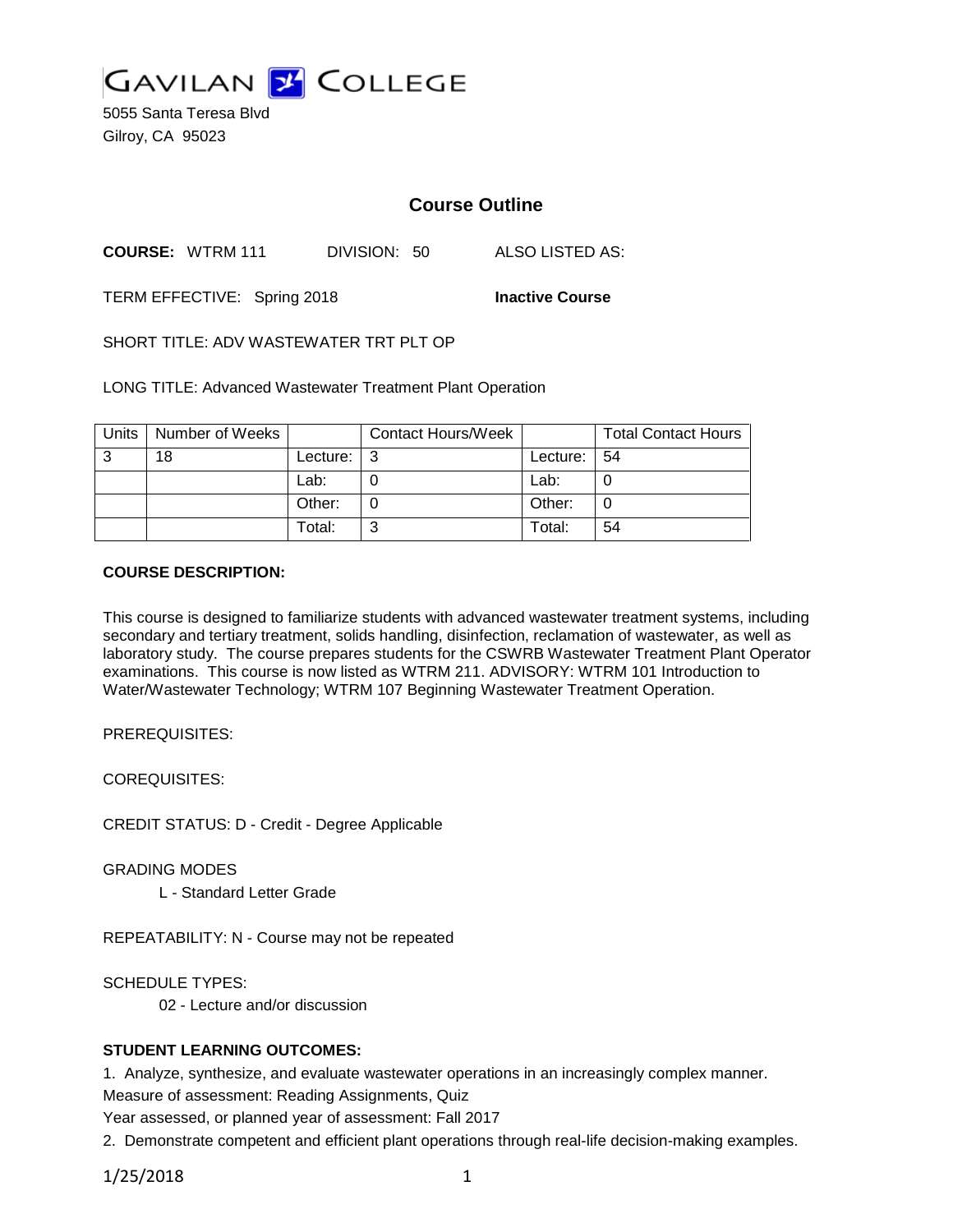Year assessed, or planned year of assessment: Fall 2017

3. Examine and describe wastewater processes as well as the fundamental conceptsof wastewater theory.

Measure of assessment: Reading Assignments, Quiz

Year assessed, or planned year of assessment: Fall 2017

4. Examine and describe wastewater processes as well as the fundamental concepts of wastewater theory.

Measure of assessment: Reading Assignments, Quiz

Year assessed, or planned year of assessment: Fall 2017

5. Interpret and analyze performance calculations for wastewater processes and apply these techniques to real-life situations.

Measure of assessment: Reading Assignments, Take-home assignments

Year assessed, or planned year of assessment: Fall 2017

6. Identify the appropriate process control measures in making sound operational decisions.

Measure of assessment: Reading Assignments, Quiz

Year assessed, or planned year of assessment: Fall 2017

7. Apply control techniques to specific and practical wastewater situations.

Measure of assessment: Reading Assignments, Quiz

Year assessed, or planned year of assessment: Fall 2017

8. Examine wastewater theory in practice through the case studies and analysis of current articles in the media.

Measure of assessment: Written report or term paper

Year assessed, or planned year of assessment: Fall 2017

9. Value the importance and the function of wastewater treatment plant operations in the protection of public health and the environment through applied theory to practice via case studies.

Measure of assessment: Reading Assignments, Quiz

Year assessed, or planned year of assessment: Fall 2017

CONTENT, STUDENT PERFORMANCE OBJECTIVES, OUT-OF-CLASS ASSIGNMENTS

Inactive Course: 11/13/2017

3 Hours

Content: Wastewater Mathematics Review

Student Performance Objectives (SPO): Utilize basic math principles and formulas as they apply to a wastewater treatment plant. This may include Tank Areas and Volumes, Flow Rates and Velocity, Milligram per Liter to Pounds, Chemical Dosages, Loading Rates, Detention Times and Retention Times, Efficiency and Percent Removal Rates, and Pumping Rates etc.

Out-of-Class Assignments: Taken- home Math assignments

6 Hours

Content: Wastewater Advanced Mathematics

Student Performance Objectives (SPO): Utilize advanced calculation methods, including sludge and digester calculations, wasting rates, fixed solid calculations, etc.

Out-of-Class Assignments: Take-home Math assignments

### 6 Hours

Content: Activated Sludge (Conventional Activated Sludge Plants)

Student Performance Objectives (SPO): Explain the principles of the activated sludge process; place a new activated sludge process into place; collect samples, interpret lab results, and make adjustments in the treatment process; determine aerator loadings and understand the application of different loading guidelines; describe each of the process stages used to treat wastewater in a sequencing batch reactor (SBR); and review plans and specifications for a sequencing batch reactor.

Out-of-Class Assignments: Read Chapter 11 from Kerri Book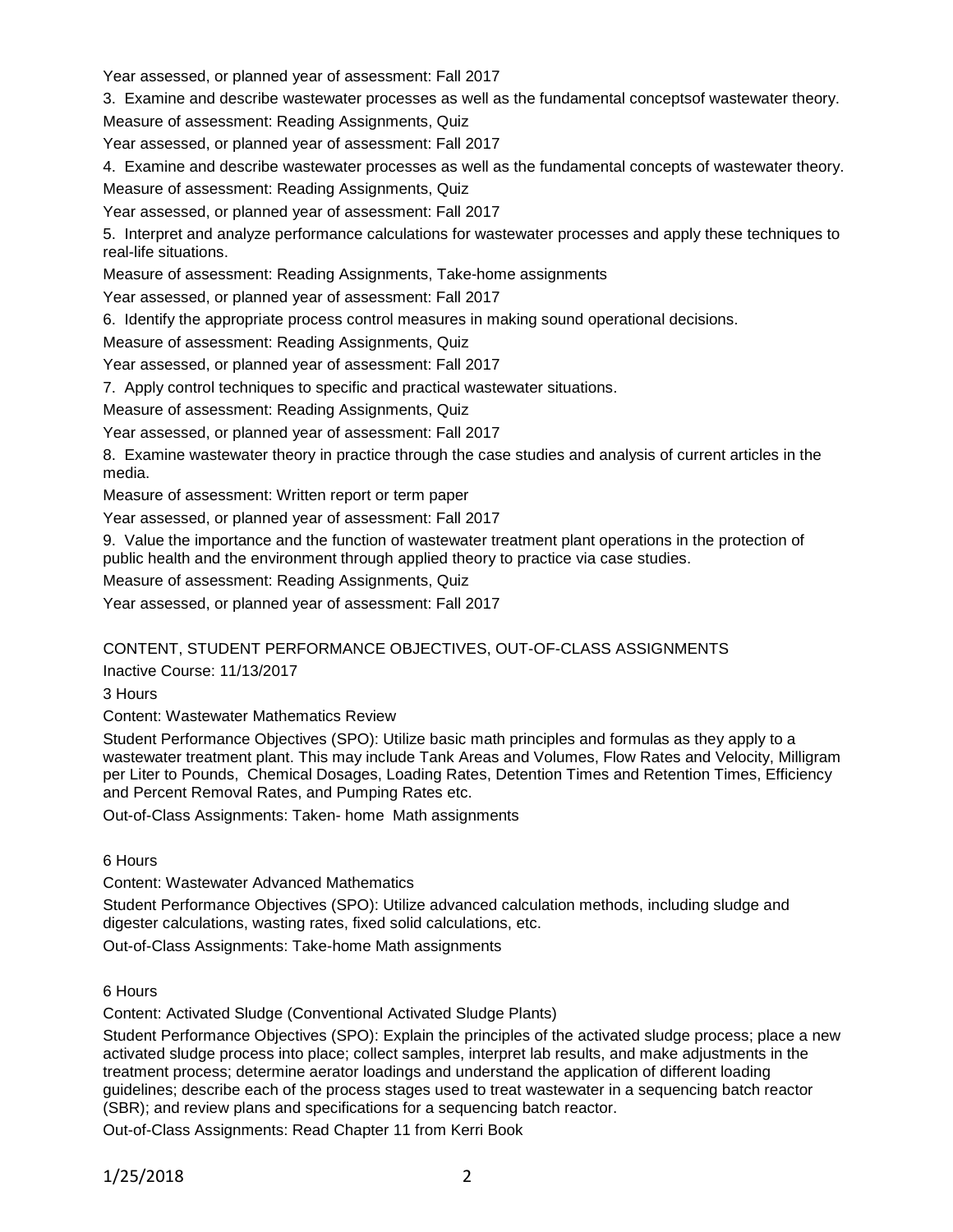### 6 Hours

Content: Sludge Digestion and Solids Handling.

Student Performance Objectives (SPO): Explain how a sludge digester works and what factors influence and control the digestion process; recognize factors that indicate sludge digestion processes are not working properly; discuss the various methods of solids handling and know how to maintain and operate these processes; determine loading on sludge digesters and solids handling facilities; and develop an operating strategy for a sludge digester.

Out-of-Class Assignments: Read Chapter 12 from Kerri Book

#### 8 Hours

#### Content: Effluent Disposal

Student Performance Objectives (SPO): Explain how to properly dispose of plant effluents in receiving waters; develop an operation strategy for effluent disposal; troubleshoot an effluent disposal system; develop a receiving water monitoring plan; conduct an effluent monitoring program; and review plans and specifications for an effluent disposal system.

Out-of-Class Assignments: Read Chapter 13 from Kerri Book - Mid Term Exam

#### 3 Hours

#### Content: Plant Safety and Good Housekeeping

Student Performance Objectives (SPO): Identify the types of hazards that are in a wastewater treatment plant; recognize unsafe conditions and correct them whenever they develop; organize regular tailgate meetings; and develop the habit of always thinking safety and working safely.

Out-of-Class Assignments: Read Chapter 14 from Kerri Book

#### 3 Hours

### Content: Maintenance of Plant Equipment

Student Performance Objectives (SPO): Develop a maintenance plan for a wastewater treatment plant, including equipment, building, grounds, channels, and tanks; schedule maintenance at proper time intervals; troubleshoot equipment; start and stop pumps; unplug pipe pumps and valves; explain the operation and maintenance of sensors, transmitters, receivers, and controllers; and determine when you need assistance to solve a problem.

Out-of-Class Assignments: Read Chapter 15 from Kerri Book

### 6 Hours

### Content: Laboratory Procedures and Chemistry

Student Performance Objectives (SPO): Describe how to work safely in a laboratory environment; operate laboratory equipment; collect representative samples of influents and effluents from a treatment process; prepare samples for analysis; perform plant control tests; analyze plant effluents in accordance with NPDES permit requirements; and record laboratory results.

Out-of-Class Assignments: Read Chapter 16 from Kerri Book

### 3 Hours

### Content: Application of computers for Plant O&M

Student Performance Objectives (SPO): Discuss the use of computers in treatment plants; identify tasks in the treatment plant that could be performed by computers; provide reasons which justify purchasing and using computers; recognize cautions that must be exercised by operators using computers; and evaluate both computer hardware and software.

Out-of-Class Assignments: Read Chapter 17 from Kerri Book

### 3 Hours

Content: Analysis and Presentation of Data Records and Report Writing

### 1/25/2018 3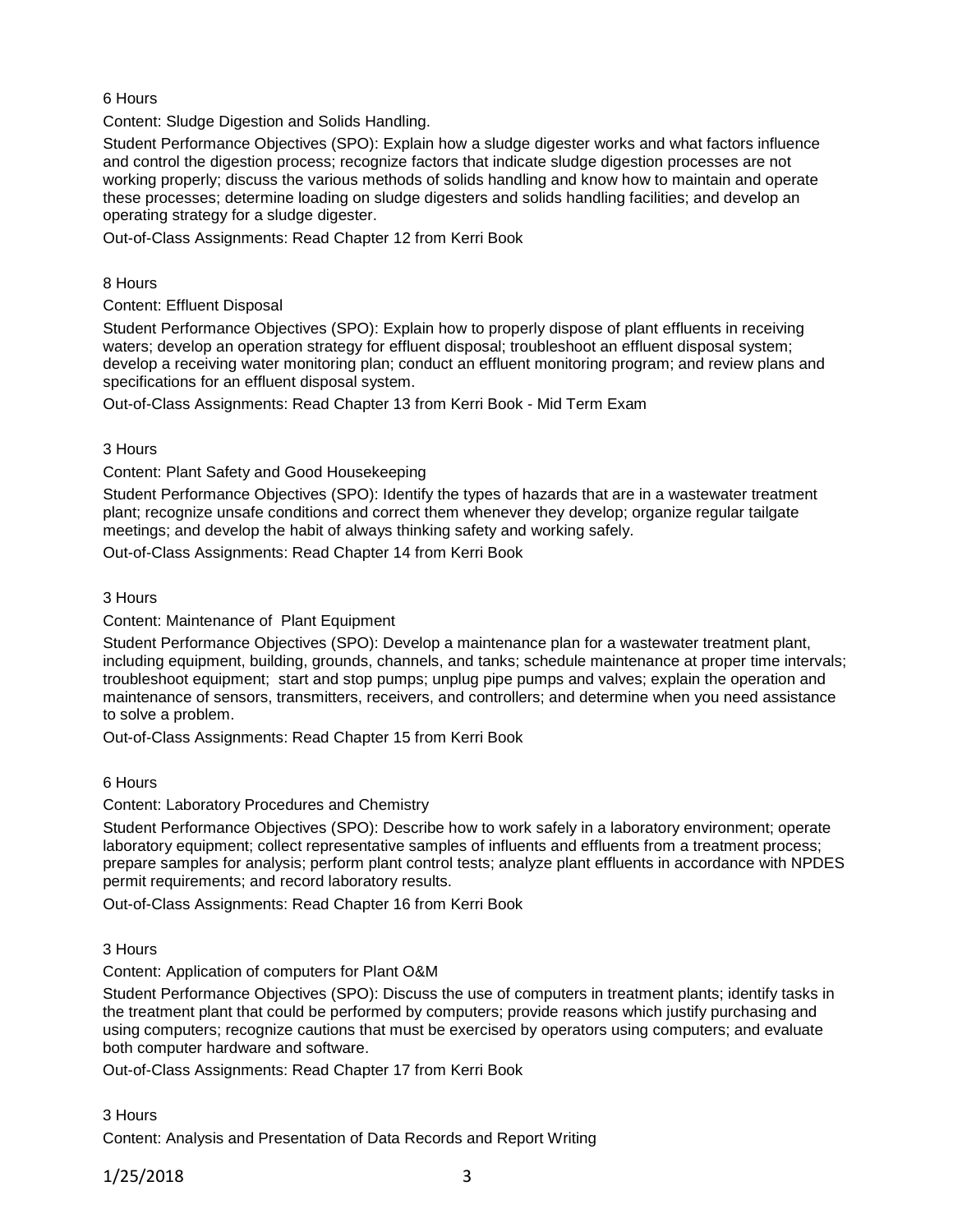Student Performance Objectives (SPO): Identify causes of variation in results; read manometers, gages, and charts, analyze and present data using charts and graphs, tables, and numbers; calculate arithmetic mean, range, median, mode, geometric mean, moving average, variance, and standard deviation. Out-of-Class Assignments: Read Chapter 18 from Kerri Book

3 Hours

Content: Records and Report Writing

Student Performance Objectives (SPO): Explain the importance and need for records; identify the different types of records, evaluate records, organize a report; and write a report. Out-of-Class Assignments: Read Chapter 19 from Kerri Book

2 Hours

# **METHODS OF INSTRUCTION:**

Quizzes: Periodic short objective tests of course-related concepts, such as mathematical theory, procedures or techniques applied to wastewater treatment. Graded assignment/worksheets Mid-term and final exams: A combination of objective questions on important concepts and mathematical problems. Oral presentation demonstrating the student?s understanding of an article taken from a trade journal that addresses a wastewater-related topic that exemplifies current discussions or theories, which will be graded. Written term paper or research project. .

### **METHODS OF EVALUATION:**

Writing assignments Percent of total grade: 15.00 % Percent range of total grade: 15 % to 35 % Term or Other Papers Other: Project Problem-solving assignments Percent of total grade: 10.00 % Percent range of total grade: 10 % to 50 % Homework Problems Quizzes Exams Objective examinations Percent of total grade: 40.00 % Percent range of total grade: 40 % to 60 % Multiple Choice True/False Other: Math -Show work Other methods of evaluation Percent of total grade: 0.00 %

# **REPRESENTATIVE TEXTBOOKS:**

### Required Representative Textbooks

Kenneth D. Kerri. Operation of Wastewater Treatment Plants Volume II, 7th Edition, or other appropriate college level text.. California State University, Sacramento: University Enterprises, Inc.,2007.

This text is an important industry standard text and is the most current edition available. This exact textbook is currently being used in the Water Program courses at CSU, Sacramento. ISBN: 978-1-59371-038-5

### **ARTICULATION and CERTIFICATE INFORMATION**

Associate Degree: CSU GE: IGETC: CSU TRANSFER: Transferable CSU, effective 201230 UC TRANSFER: Not Transferable